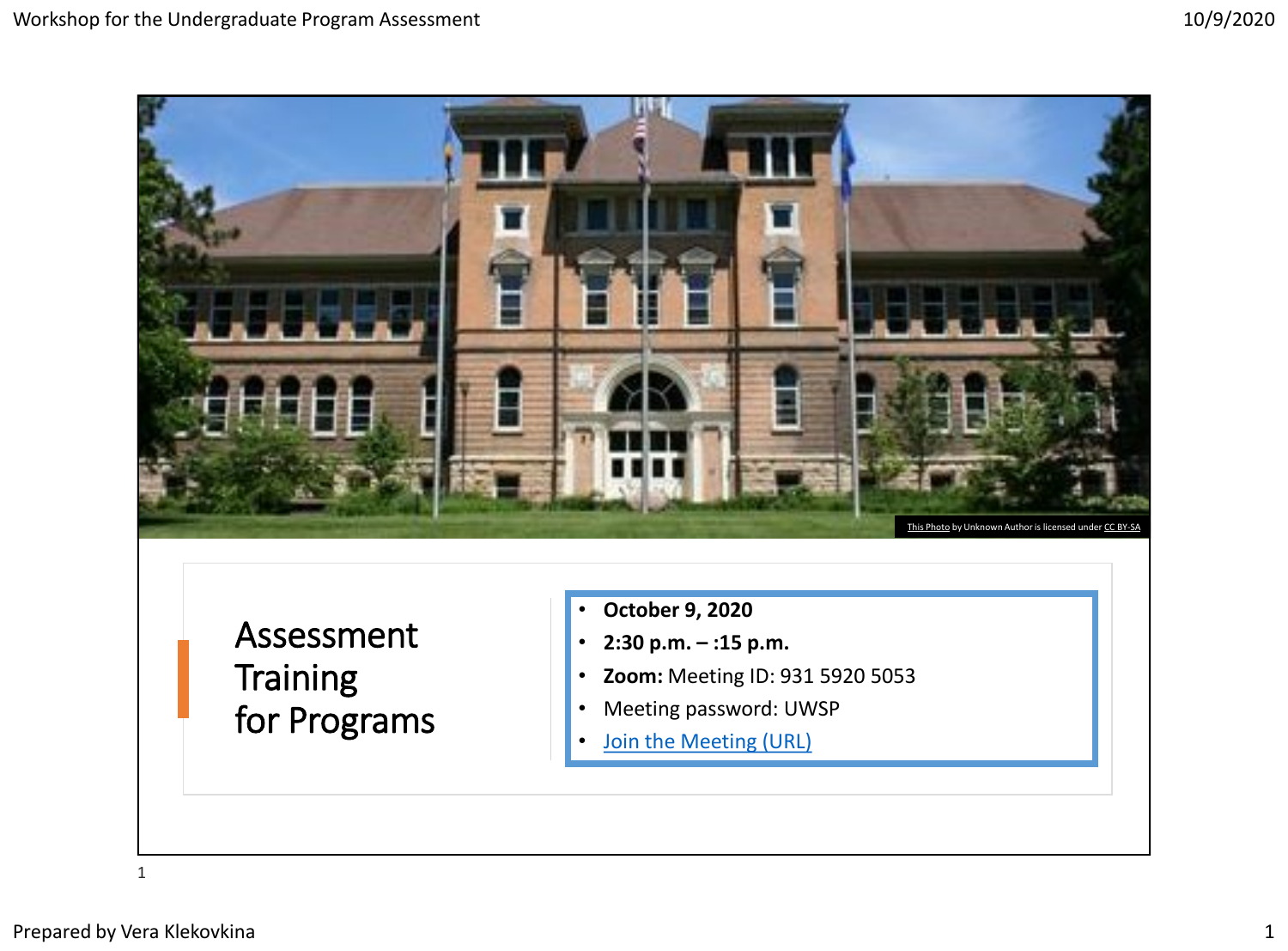

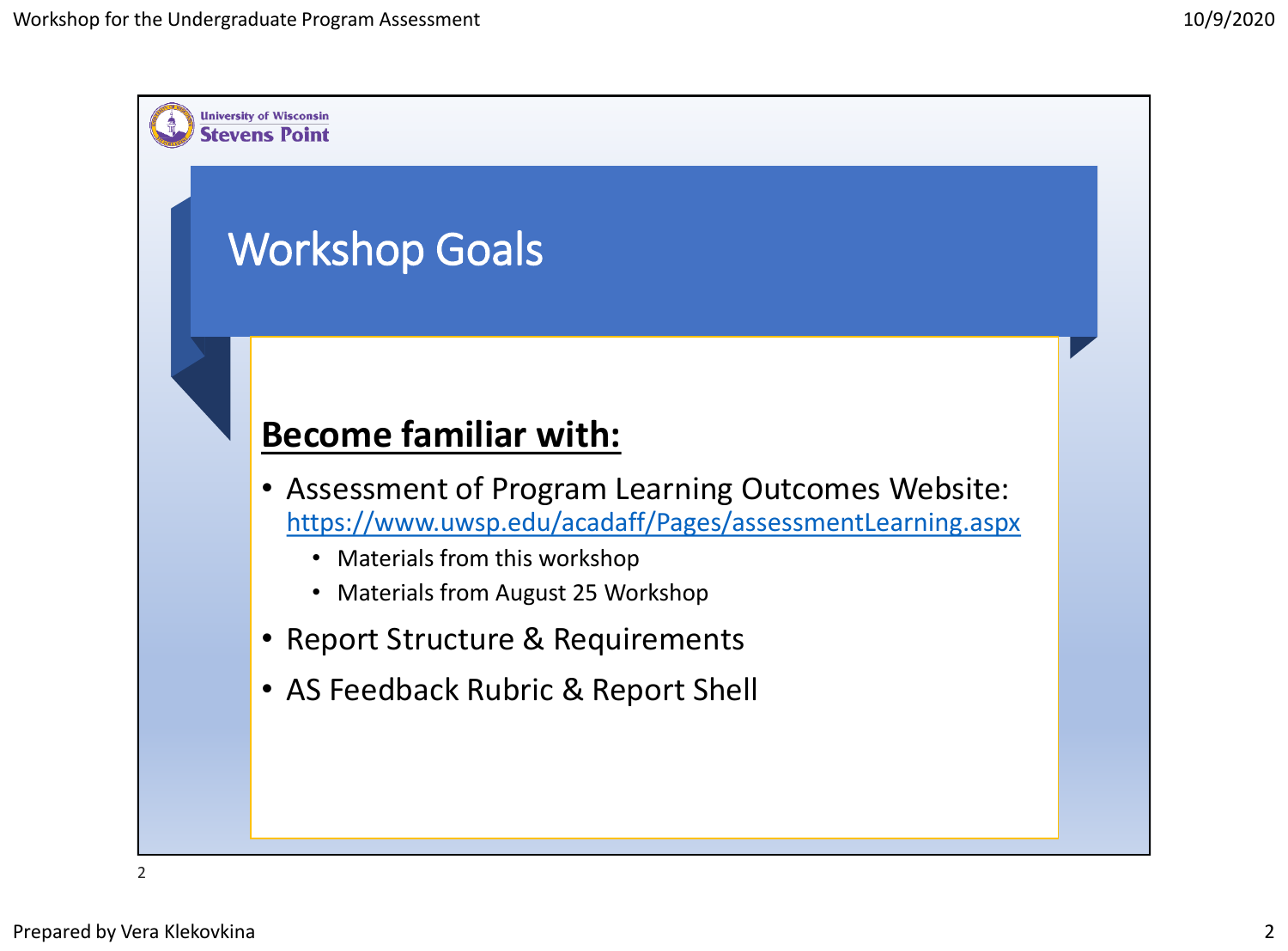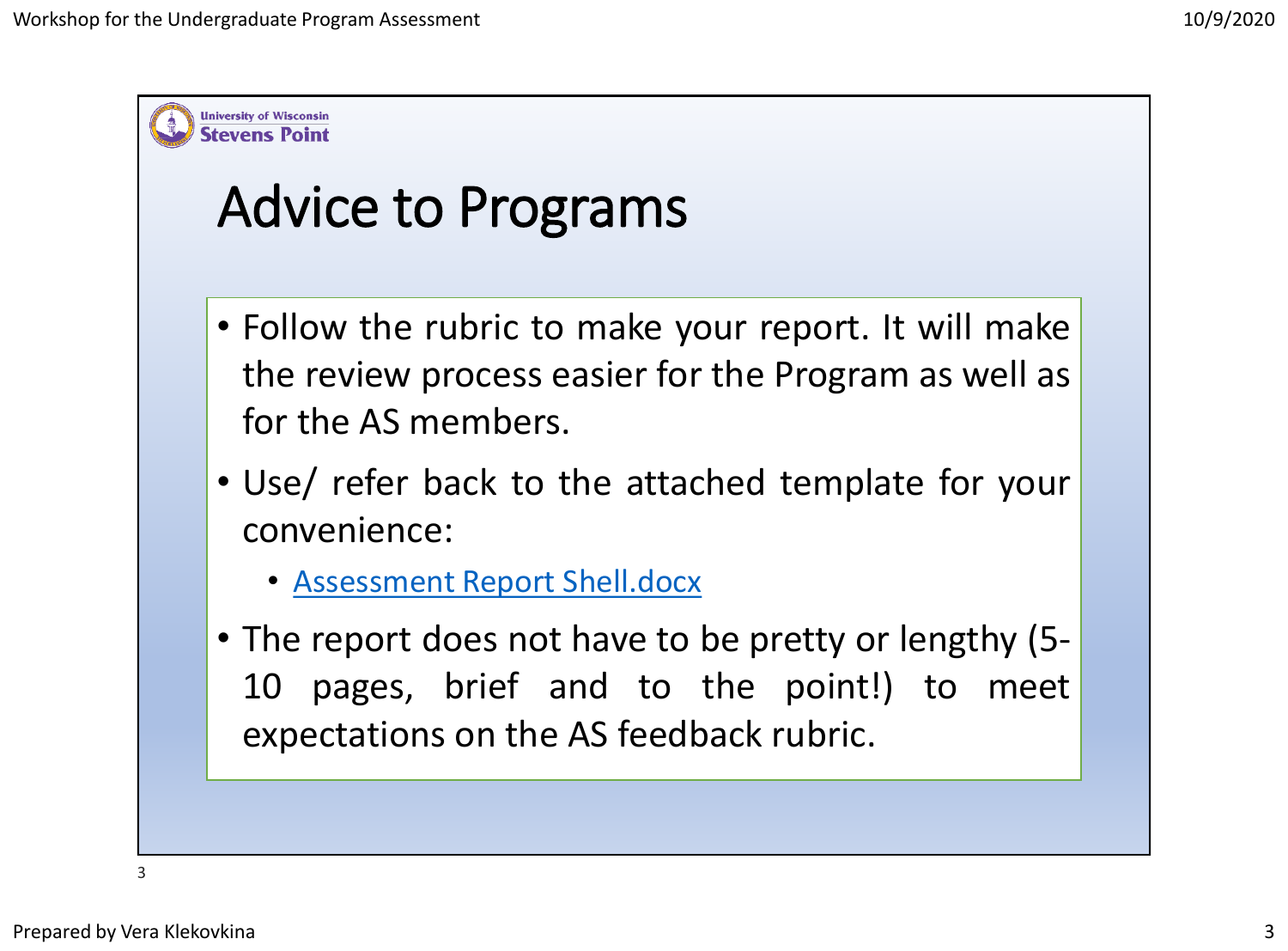

4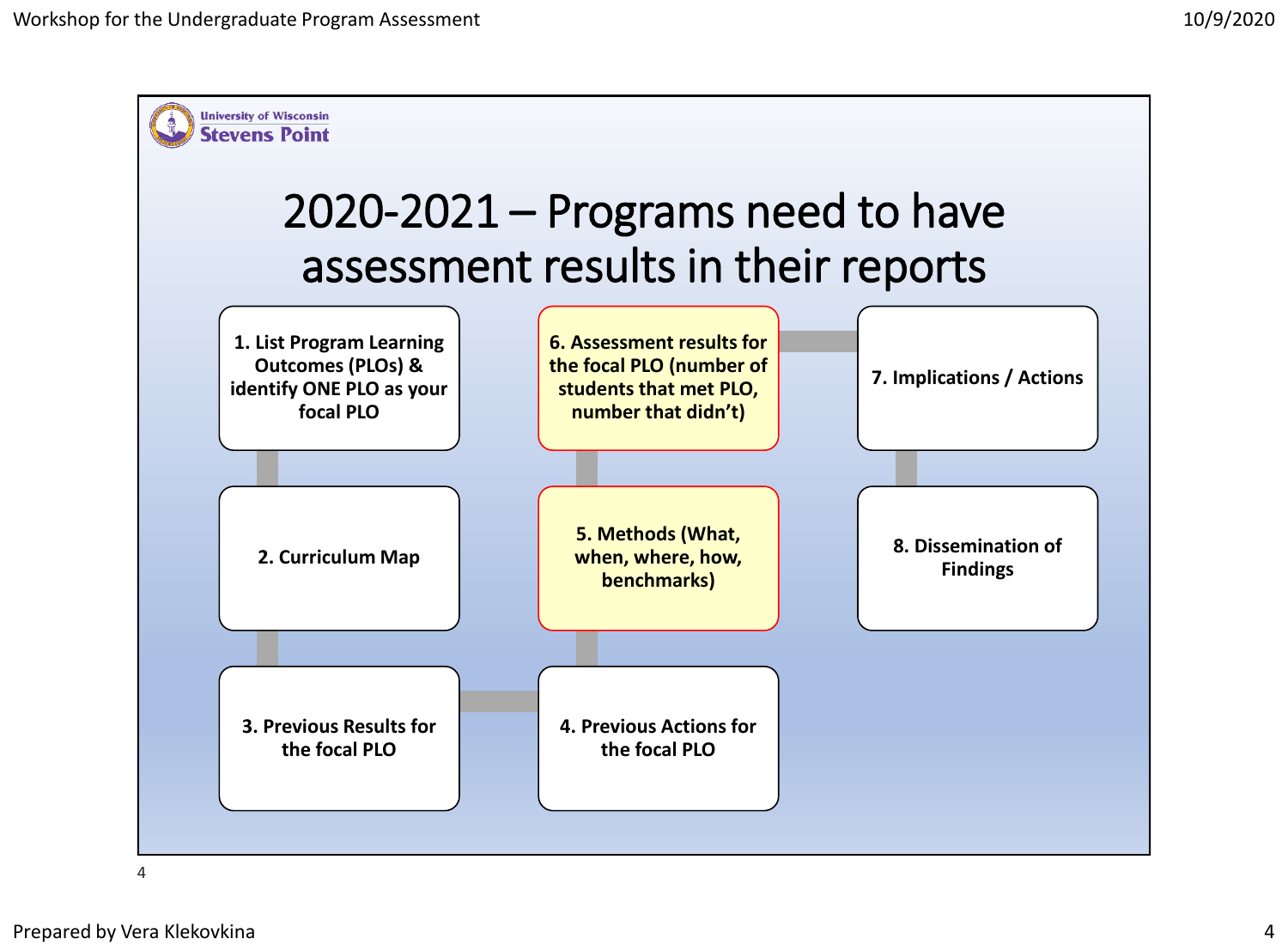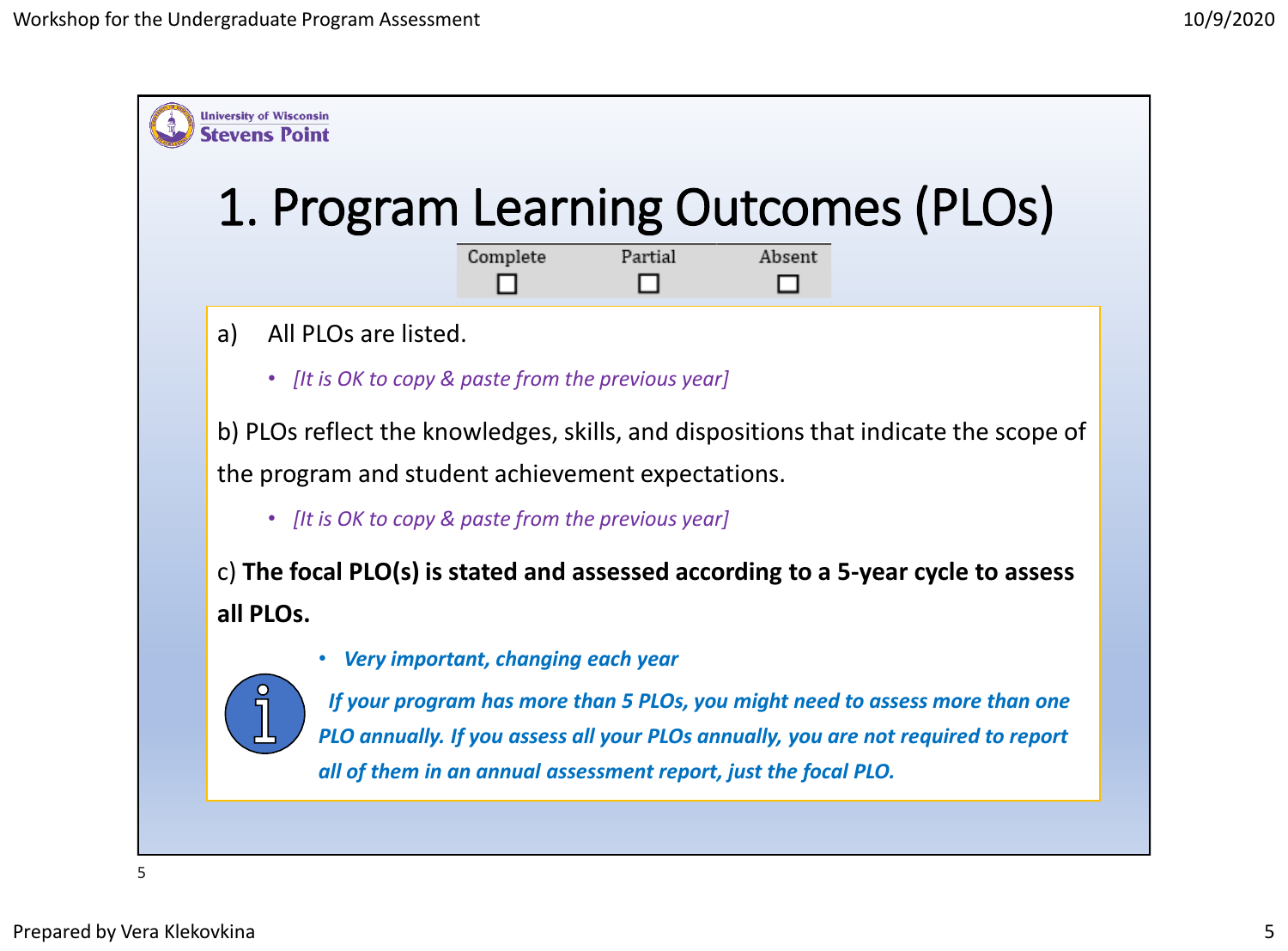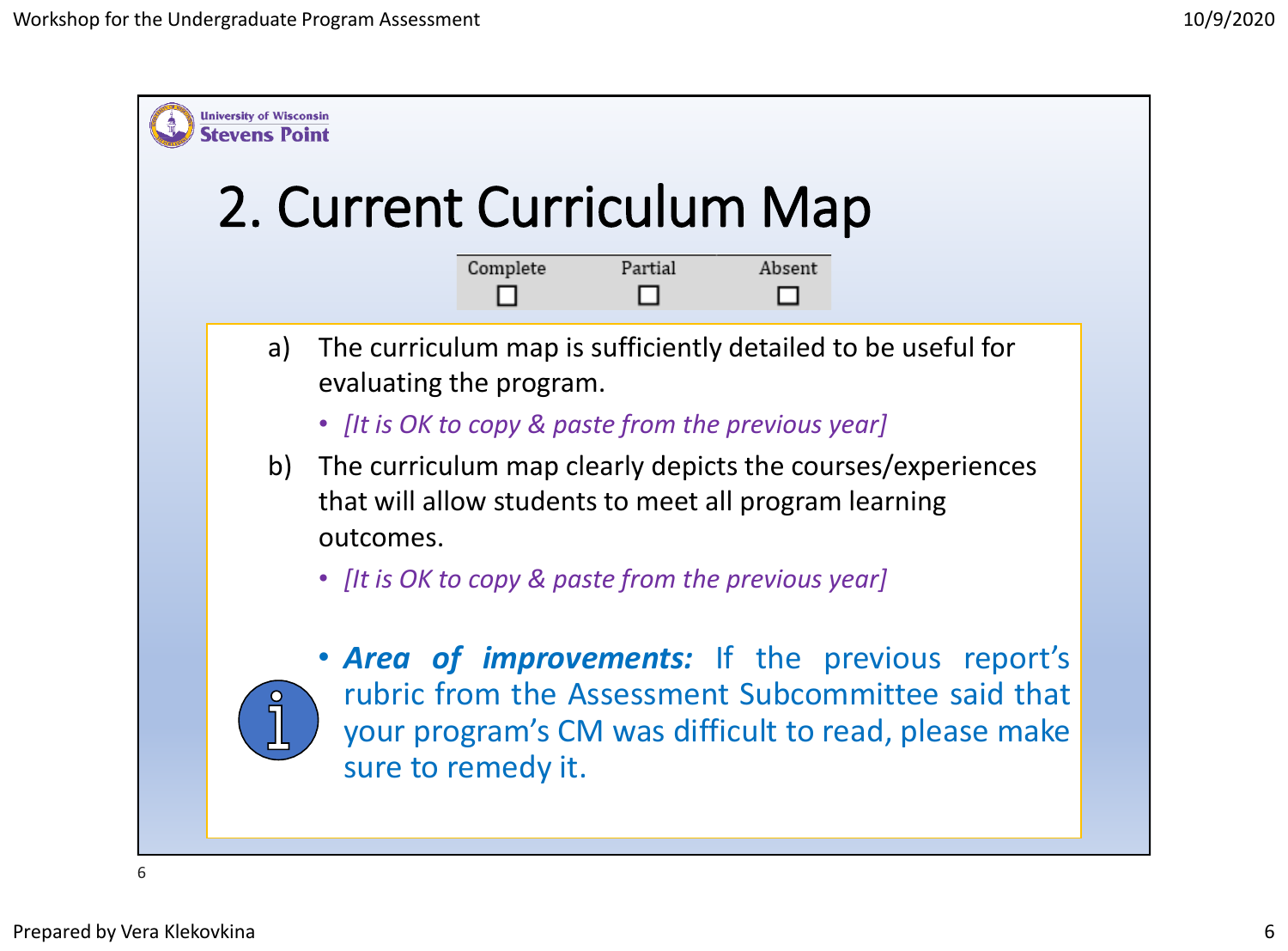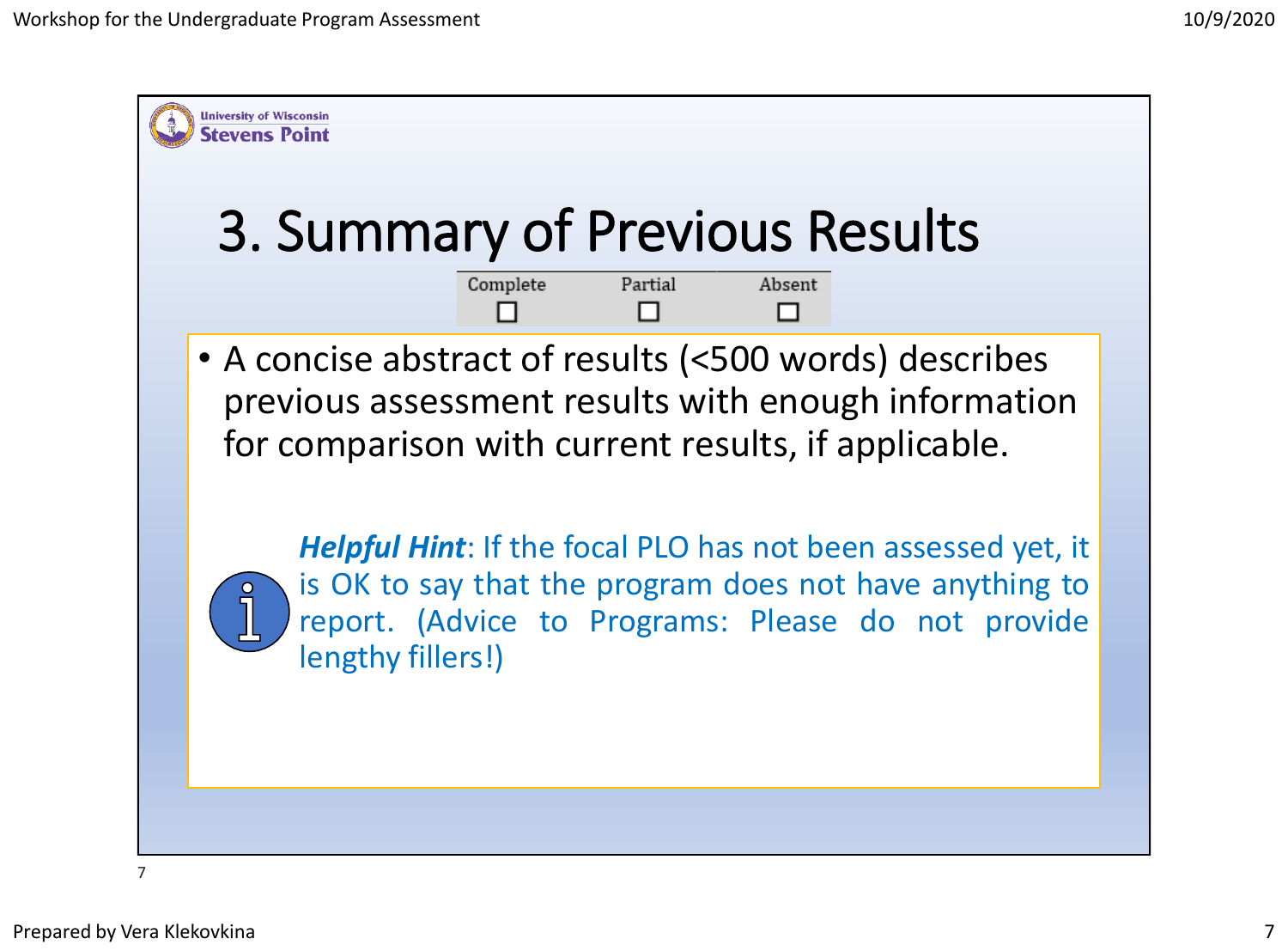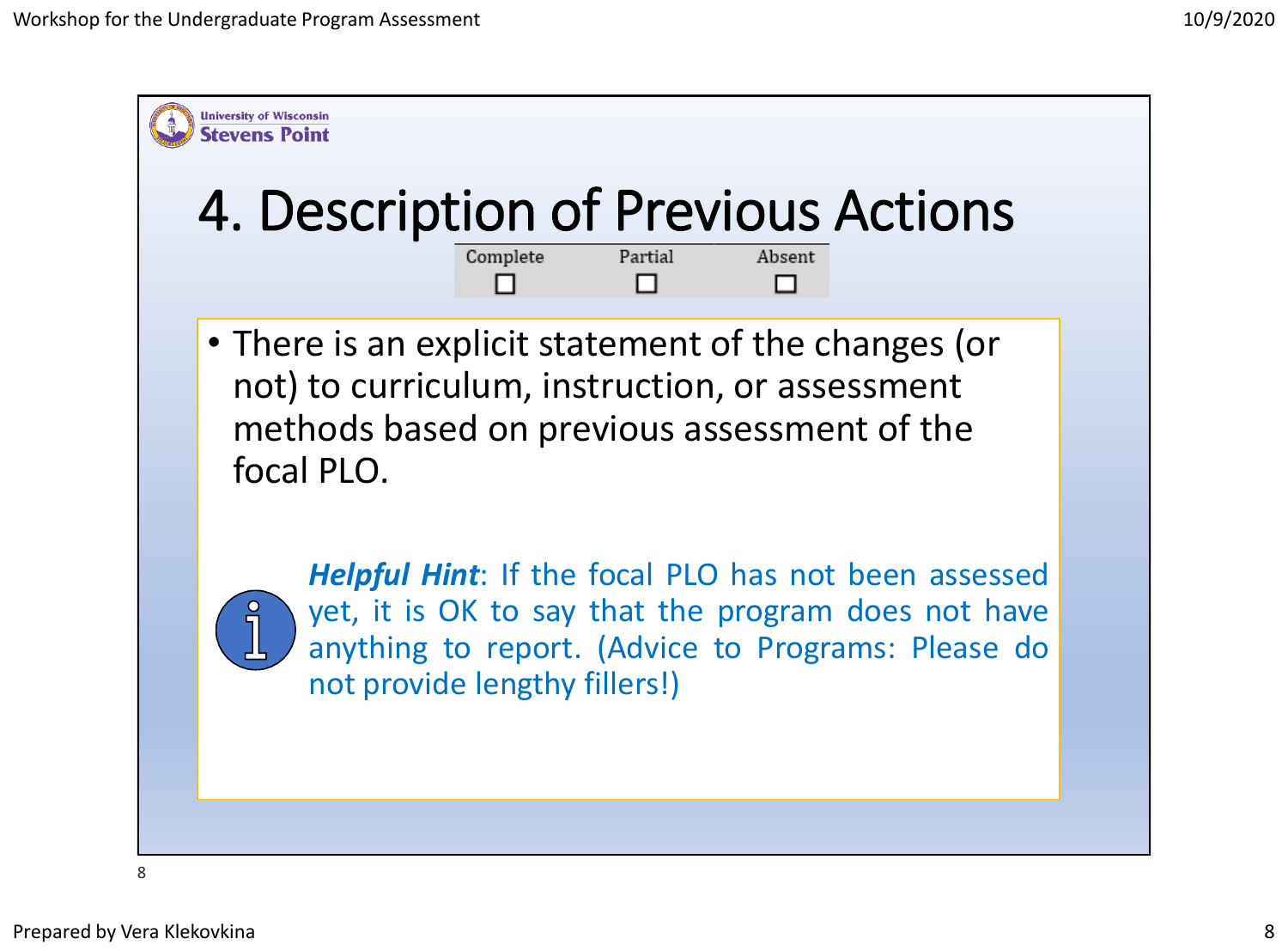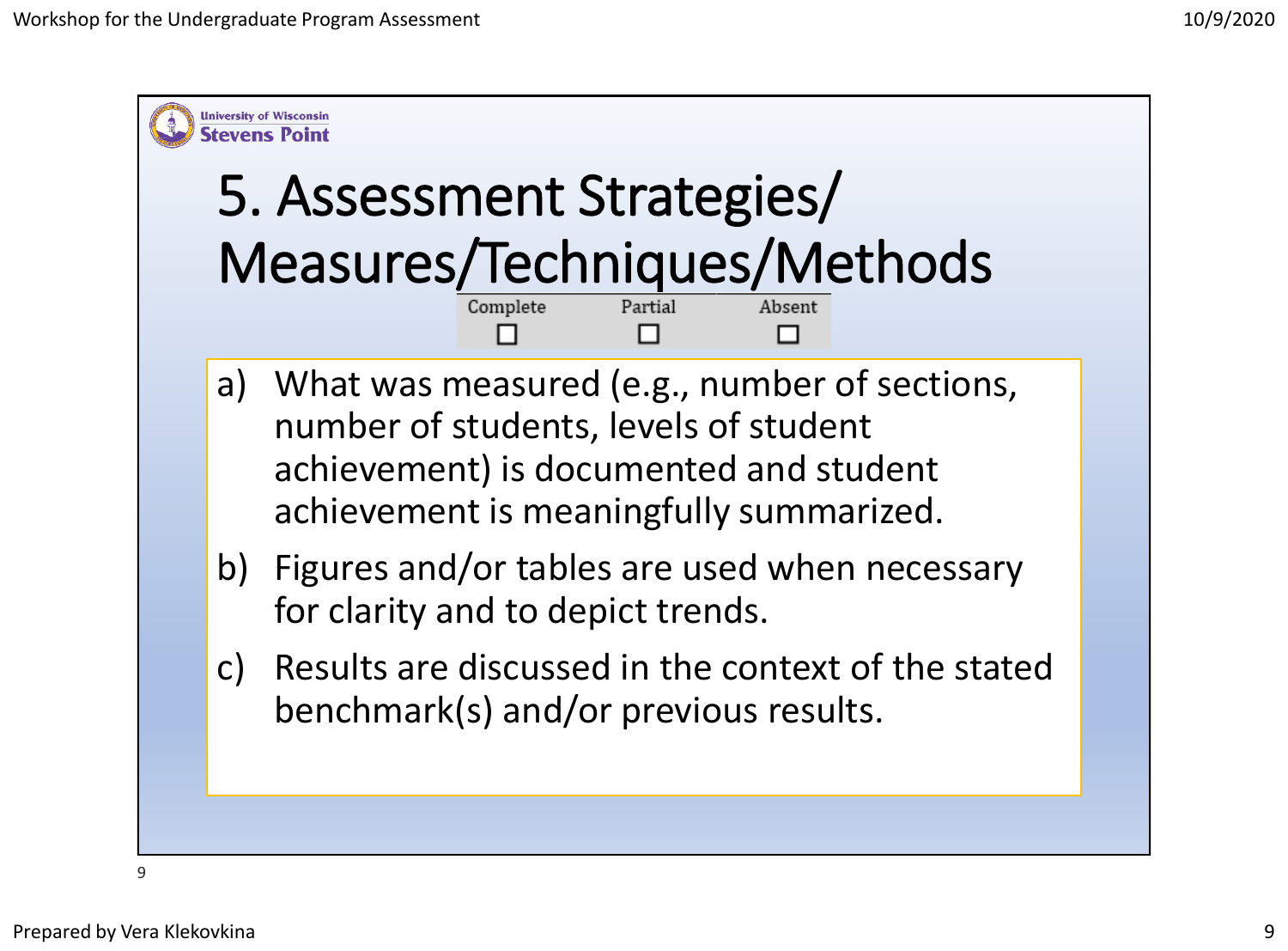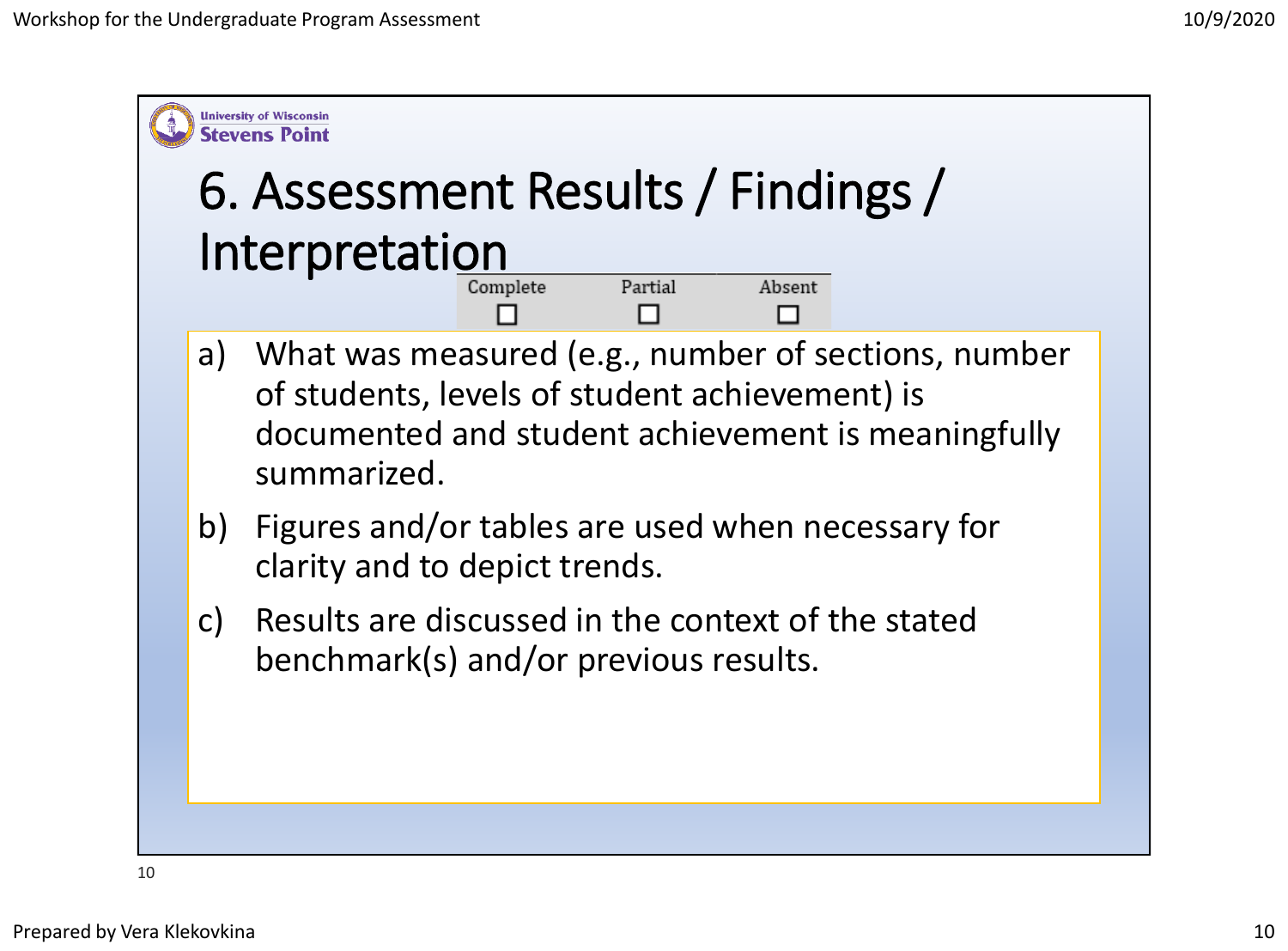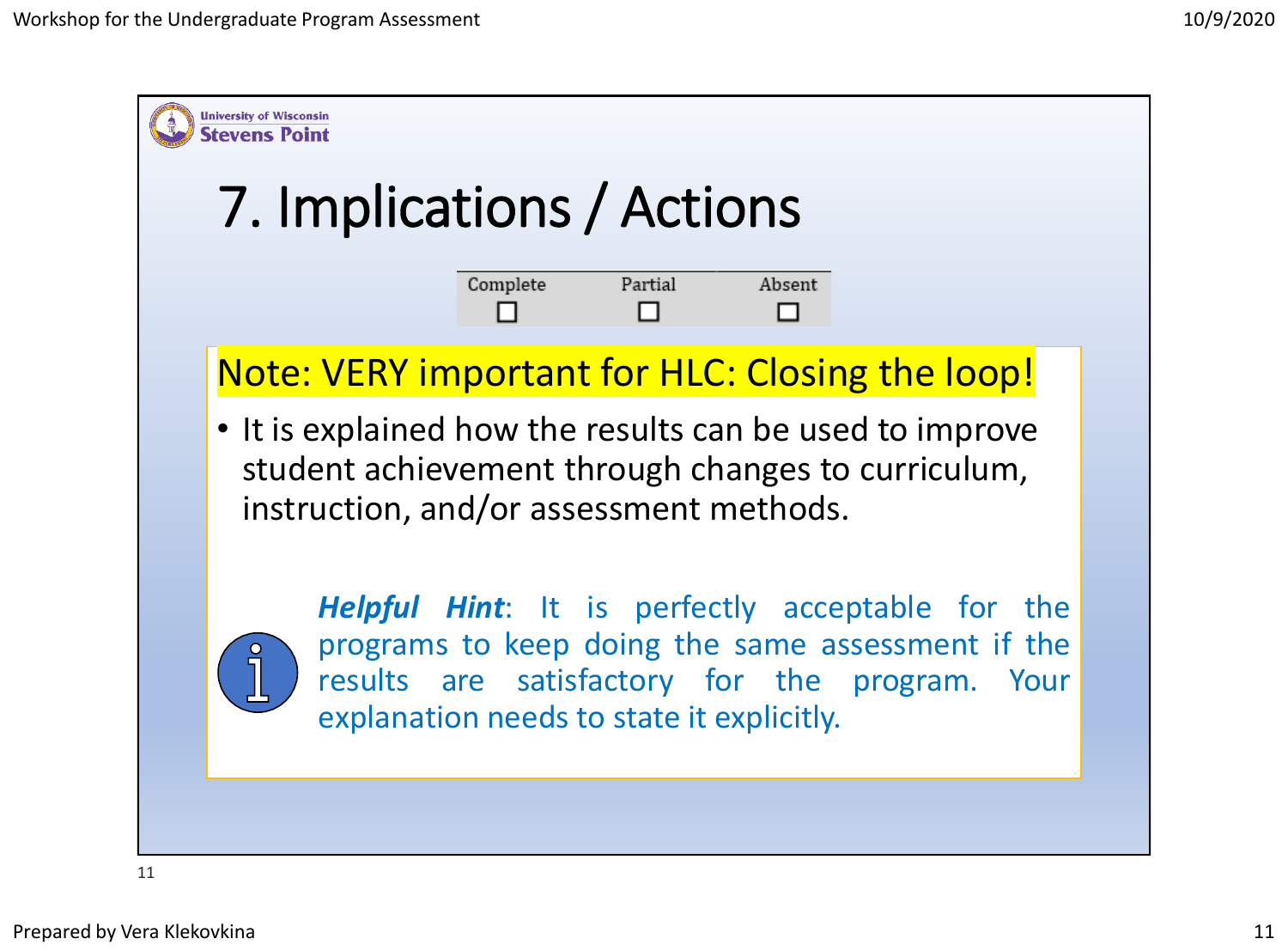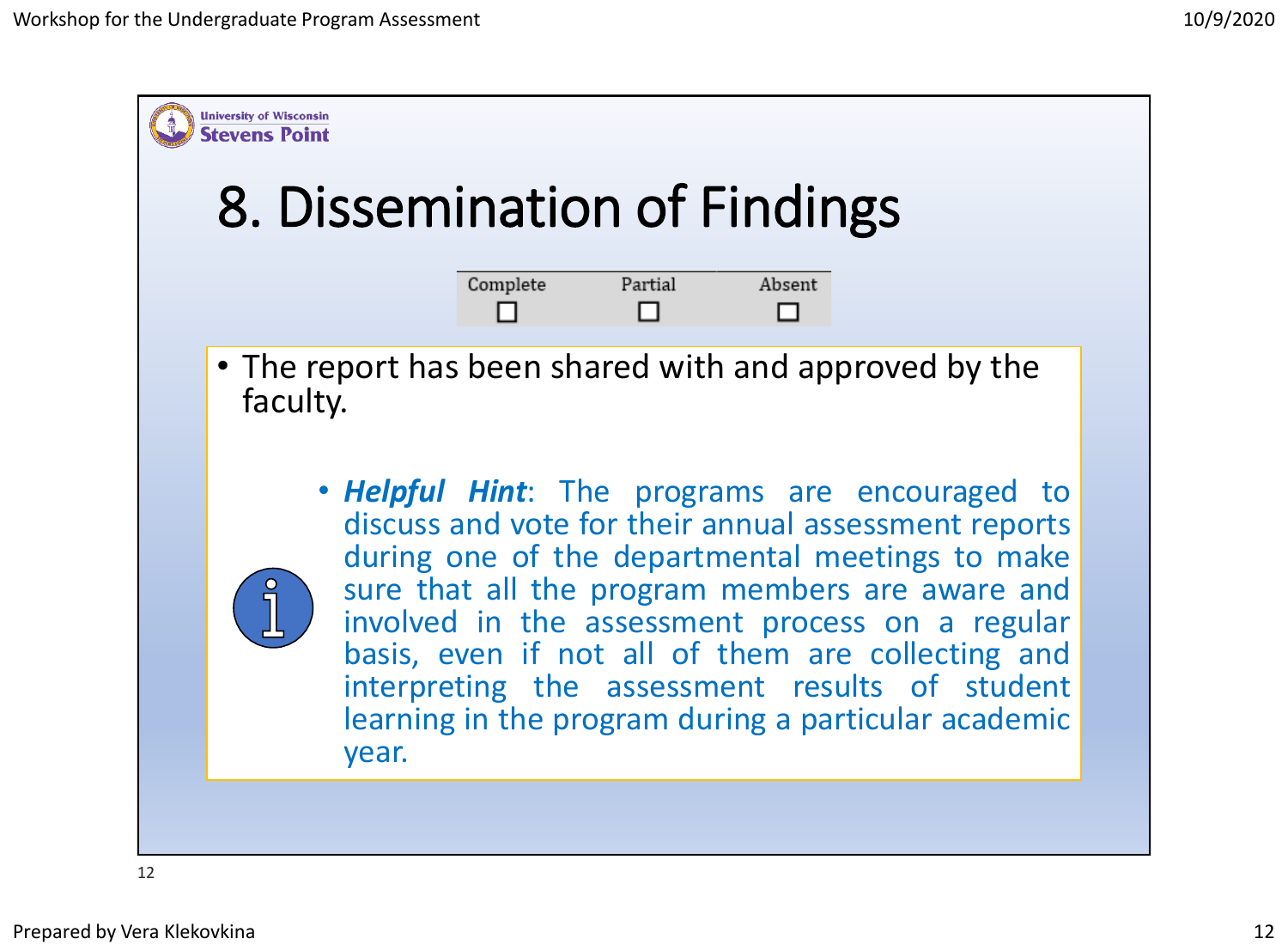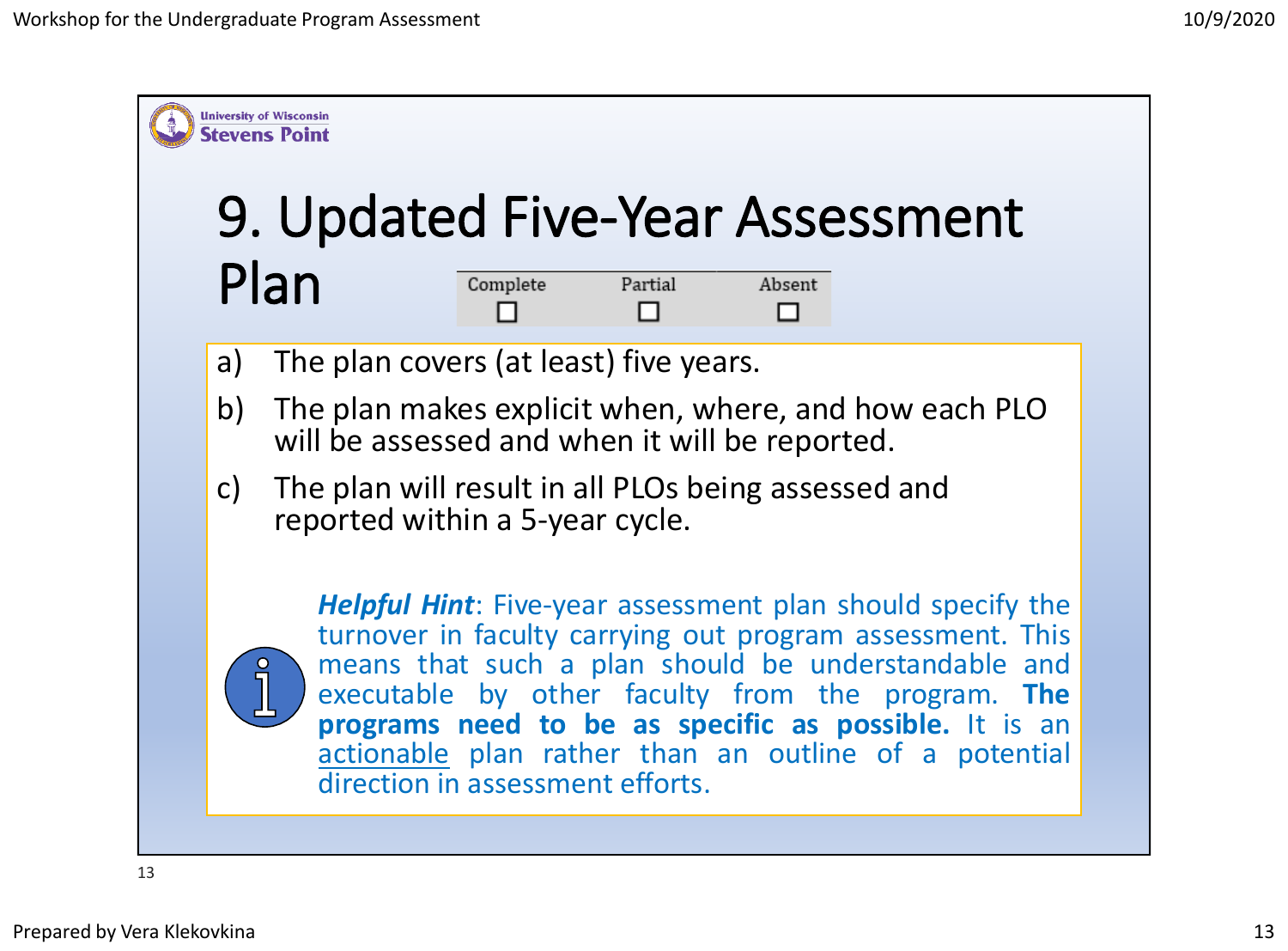

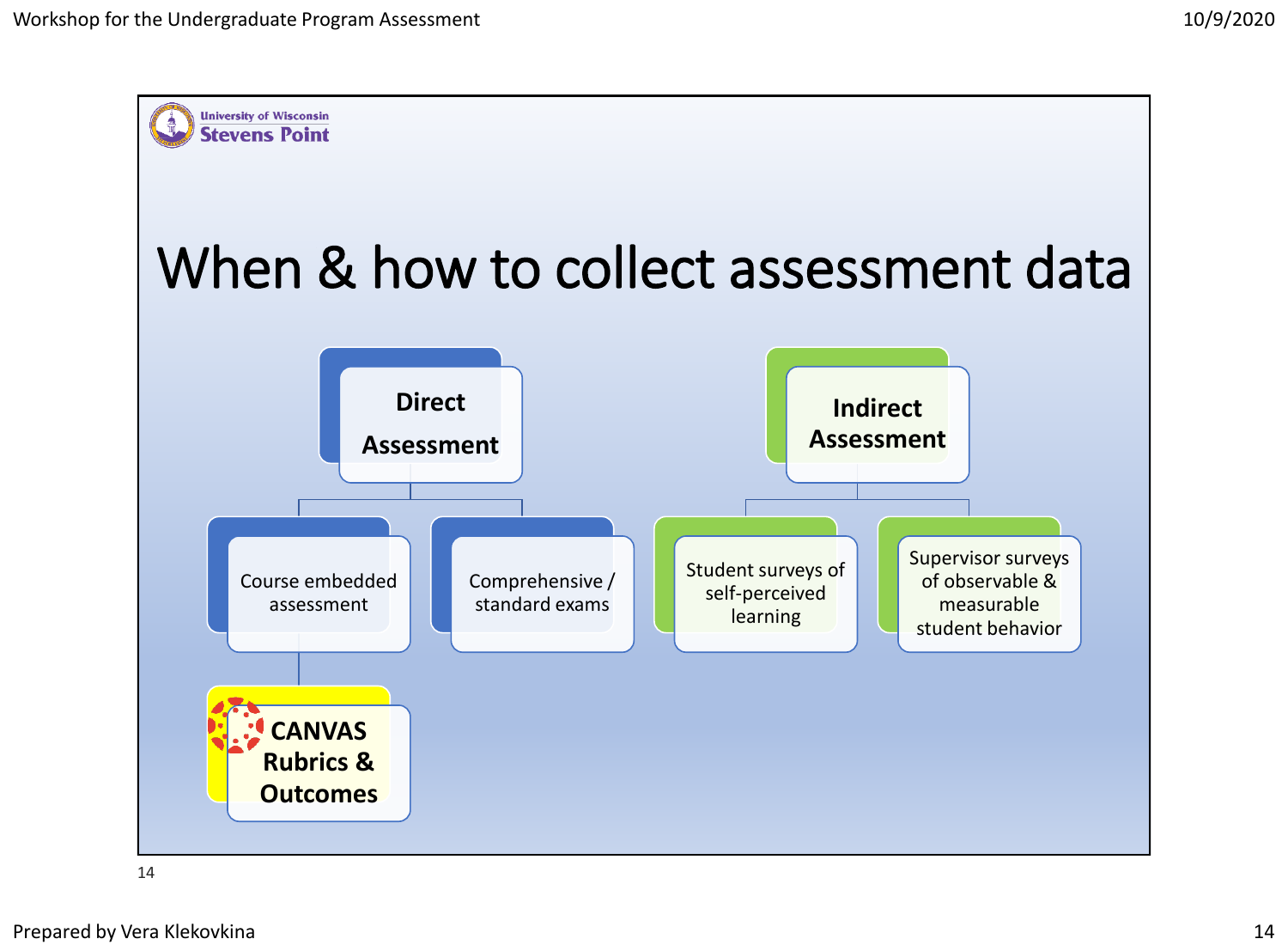